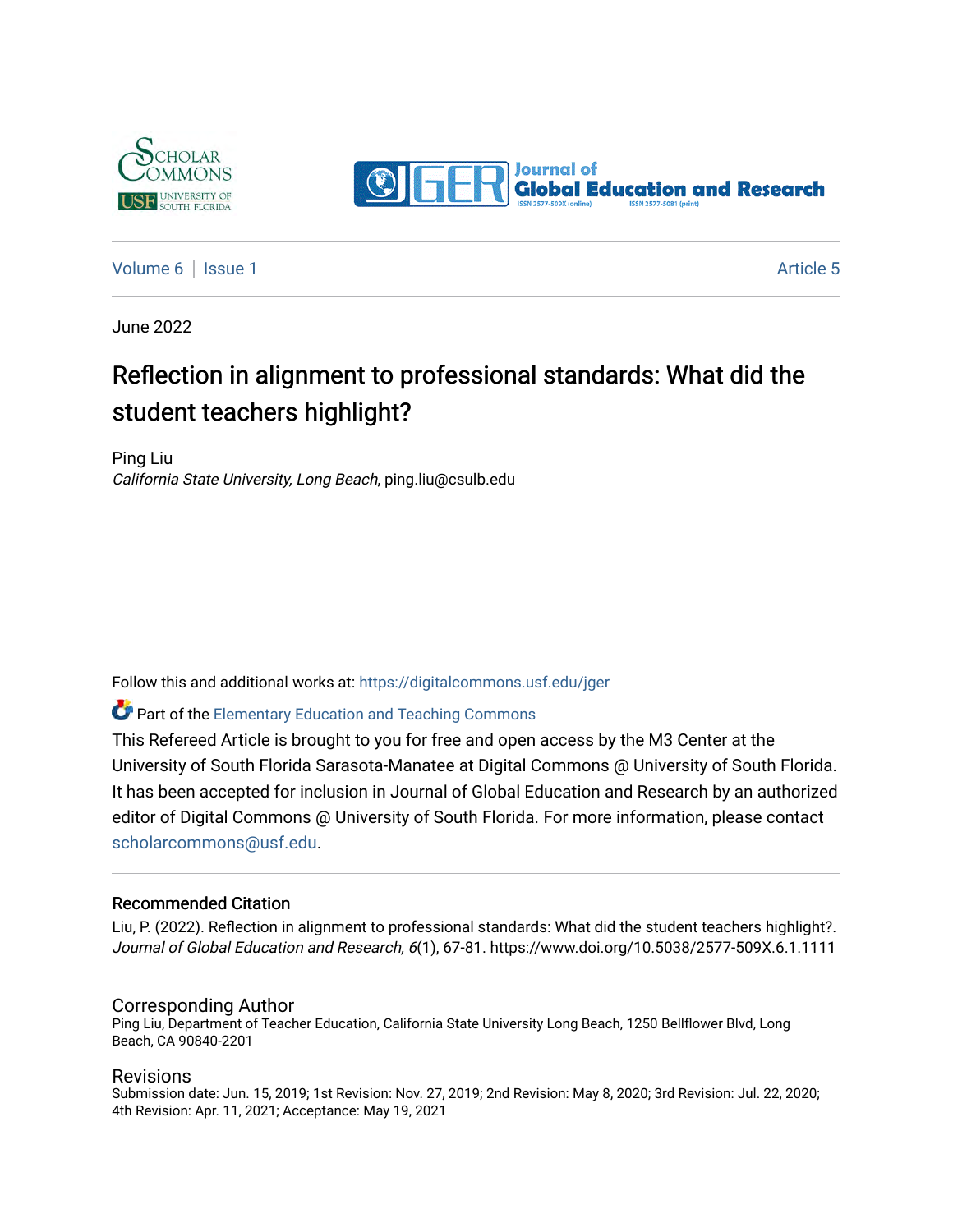# **Reflection in Alignment to Professional Standards: What Did the Student Teachers Highlight?**

# Ping Liu

College of Education California State University Long Beach, United States ping.liu@csulb.edu

#### **Abstract**

This study investigates the professional development of elementary student teachers in a teacher education program. Student teaching is a process for pre-service teachers to apply learning in an authentic school context, and one critical aspect of professional development is through reflection. The participants were primarily examined through their weekly reflections on teaching and learning experiences over an eight-week period. Using the state Standards for the Teaching Profession as a framework, the student teachers chose to reflect on topics they were most interested in exploring. Results indicated that the participants gave predominant attention to classroom management; the standards that received the least reflection were organizing curriculum and planning instruction. Analysis of the reflection journals also revealed how the student teachers grew as individuals and in interaction with others in a learning community. Based on the results, implications for teacher education are proposed. Limitations are also discussed.

**Keywords**: professional development, collaboration, elementary level, student teaching

#### **Introduction**

Reflection has drawn the attention of researchers and practitioners in the exploration of teacher education around the world (Choy et al., 2017; Davis, 2006; Hubbs & Brand, 2010; Lai & Calandra, 2007; Lee, 2005; Schon, 1983; Zeichner & Liu, 2010). Pre-service teachers learn to apply their learning of theories and methodology in an authentic context by working directly with school children. They must learn to deal with issues and challenges and make appropriate decisions in performing various tasks. In teacher preparation, candidates are required to analyze and reflect on their experiences, learn from mistakes, and adjust for improvement. Reflection goes beyond recording what happens during student teaching and requires critical analysis of issues and problem solving to develop competence (Freese, 2006; Schon, 1983; Zeichner & Liu, 2010). As Dewey (1933) stated, reflection does not come naturally but must be taught. Rodgers (2002) summarized Dewey's concept of reflection by highlighting the meaning-making process, where the learner moves and develops from one experience into the next with a deeper understanding of its relationships in the context of a community for the personal and intellectual growth of oneself and of others.

Reflection is essential for student teachers when they make the transition from students who primarily observe and follow directions of their university instructors to classroom teachers who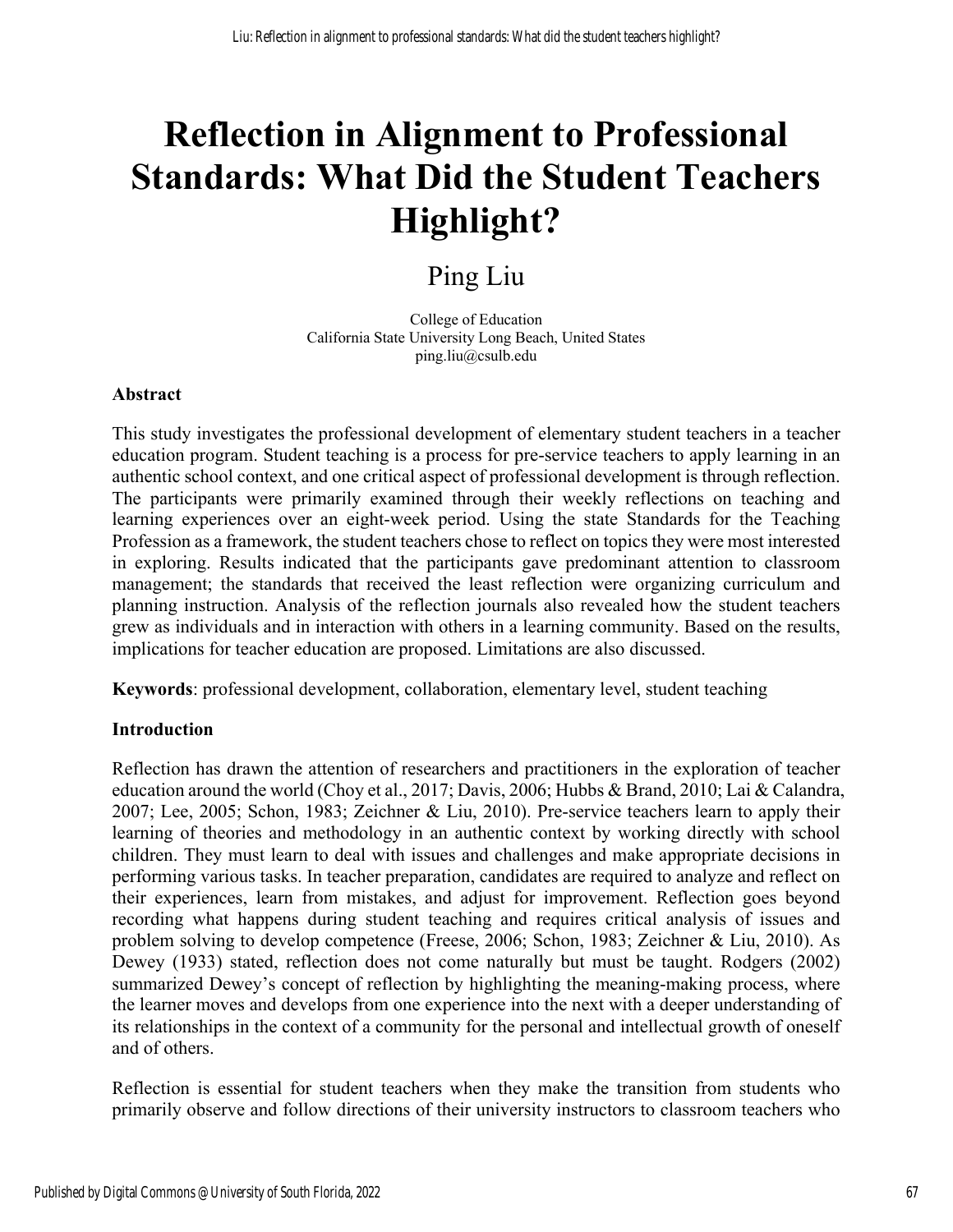take initiative, address issues, and make decisions (Freese, 2006). They are required to reflect on their student teaching experiences, specified in student teaching evaluations or professional standards. Through reflection, student teachers learn to analyze and evaluate their practice as autonomous learners and make appropriate decisions to solve problems and improve practice (Schon, 1983; Zeichner & Liu, 2010).

Moreover, student teaching is one of the most difficult experiences to understand (Valencia et al., 2009). Thus, more research is needed to better comprehend how student teachers demonstrate their on-going development aligned to professional standards through reflecting on their experiences, dealing with issues or challenges, and making necessary adjustments for improvement. They develop as individuals through practice as well as through interactions with others, especially mentor teachers. To complete student teaching successfully, candidates must have a thorough understanding of professional standards to set up goals. Reflection serves as a meaningful and valuable way for student teachers to self-monitor their growth in reaching their professional goals.

The purpose of this study was to examine how elementary student teachers used weekly reflection journals to document the development of their teaching practices which were aligned to the Standards of the Teaching Profession (California Commission on Teacher Credentialing, 2009). This set of standards was chosen because it was applied in guiding and evaluating student teachers in the local context.

## **Literature Review**

Reflection is considered critical in the field of teaching and teacher education; it is a thinking process that involves a transformation from experienced incoherence to making the situation coherent again (Clara, 2015). This process is especially important in the development of teacher candidates when they explore how to teach effectively in an authentic classroom context. The literature highlights the impact of pre-service teachers' reflection on their professional development at different stages of a teacher preparation program; aspects range from content, structure, self-identity, and the role of mentor teachers (Davis, 2006; Dietz & Davis, 2009; Freese, 2006; Hodgins, 2014; Hubbs & Brand, 2010; Lai & Calandra, 2007; Lee, 2005; Shepherd & Hannafin, 2009; Stevenson & Cain, 2013).

The topic of reflection was examined from the perspective of providing a structure to improve the quality of reflection (Hubbs & Brand, 2010; Lai & Calandra, 2007; Lee, 2005). According to Lai and Calandra (2007), pre-service teachers can produce effective reflection journals when they are provided with clear expectations in principles and conceptual framework. A positive relationship was found between structured reflective writing and quality in reflection. Similarly, the use of a structure or matrix such as the Hubbs  $\&$  Brand (2010) framework to support reflection was proposed "for students and instructors to discuss, critique, and analyze students' reflective journal entry" (p. 69). The matrix contained a content-process continuum and a superficial-reflective continuum to provide support for reflection. While Hubbs and Brand (2010) cautioned the use of the matrix for assessment of reflection, other studies (Bracken & Bryan, 2010; Lee, 2005) highlighted assessment or self-assessment of reflective practice. Lee (2005) conducted a study including three participating pre-service teachers during one month of field experience in middle and high school settings. Reflection was assessed from two perspectives: content and depth. The content of reflective thinking was related to the pre-service teachers' main concerns expressed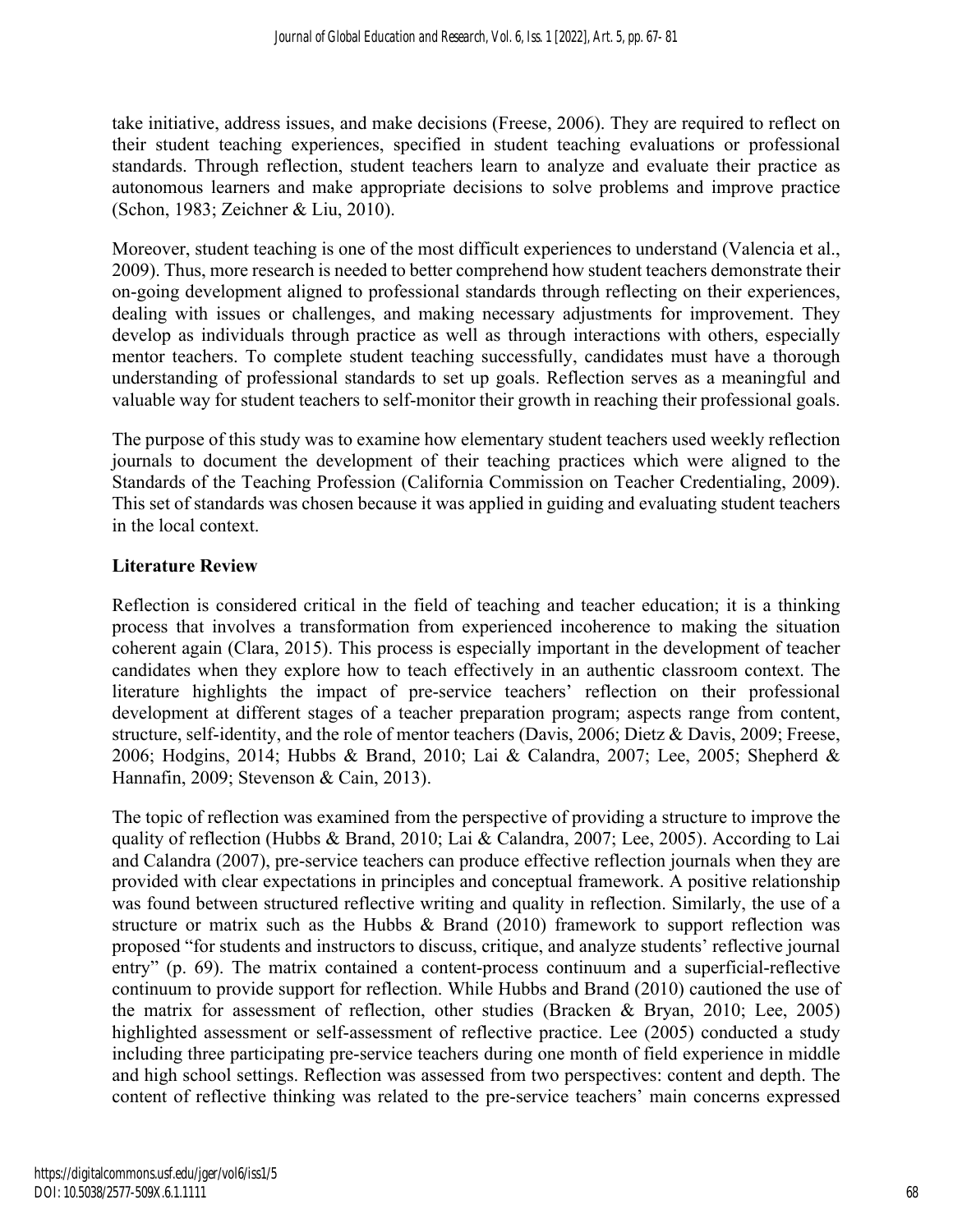through oral or written communication. The depth of thinking included 3 levels: Recall (R1), Rationalization (R2) and Reflectivity (R3); R1 represented descriptions of experiences at the lowest level, whereas R3 detailed approaches with a plan for improvement at the highest level of thinking. It is necessary for candidates to make observations or record their practices in reflection. However, they can truly benefit from deeper level reflection when they analyze/reflect on what worked, and did not work, before making decisions and taking actions (Lee, 2005).

Reflection can only be done when student teachers gain teaching experiences through working with students in a classroom context. Each student teacher is typically assigned to a classroom under the guidance of at least one mentor teacher. The mentor plays a crucial role in the experiences and professional development of a student teacher (Izadinia, 2015; Jaspers et al., 2014; Orland-Barak & Hasin, 2010; Ticknor, 2014; Weasmer & Woods, 2003). Due to the impact of mentors, student teachers' confidence and professional identity can be considerably shaped by the mentor-mentee relationship (Izadinia, 2015). The attitude and interpersonal skills of a mentor can affect how a student teacher proceeds from an incoherent situation to a coherent situation by examining their teaching practice through reflection.

Mentors are often experienced teachers who model responsibilities in, and outside of, the classroom. Despite the differences in the contexts of teaching or non-teaching practice, effective mentors share common perspectives including interpersonal relationship and reflexivity (Orland-Barak & Hasin, 2010). The role of mentor teachers can be complex when they try to find a balance between being responsible for their own pupils' well-being and supporting the student teacher in professional development (Jaspers et al., 2014). However, the relationship between a mentor and a student teacher can evolve from being one-sided, if the student teacher contributes and actively engages in collaboration. Student teachers learn from/with their mentors, and through collaboration they may also offer support to the in-service teachers' professional development (Liu, 2016). While mentors spend time to guide their mentees, student teachers can also share the teaching responsibilities and support pupils' learning.

When student teachers work with mentors, they engage in reflective practice to achieve professional growth. Several case studies (Atiles & Pinholster, 2013; Freese, 2006; Fryer, 2013; Köksal & Genç, 2019) have been conducted on the candidates' student teaching reflection. In a case study, Freese (2006) examined the development of one pre-service teacher during the program for over two years. A collection of multiple data was obtained to analyze the participant's growth in the program, with student teaching and an internship scheduled in the second year. The program had a goal to support their students to construct knowledge, reflect on their practices, and collaborate with others to become effective teachers. At the end of the program, the participant realized that a journey from a teacher candidate to a teacher was filled with challenges, and his reflection served to help him find his professional identity, deal with issues and obstacles, and solve problems for the transition into the teaching profession. This data collection created an opportunity to monitor the progress that the candidate made throughout the program by analyzing his reflection. In another study, Köksal & Genç (2019) observed eight English Language student teachers who were enrolled in one 14-week term, which consisted of six hours per week of observation, writing lesson plans, and teaching. The student teachers were advised to write reflection journals by topics such as teaching methods and the challenges they encountered. The study revealed that the participants experienced challenges in classroom management, technology, and meeting the needs of students at different levels. However, they did not "seem to solve the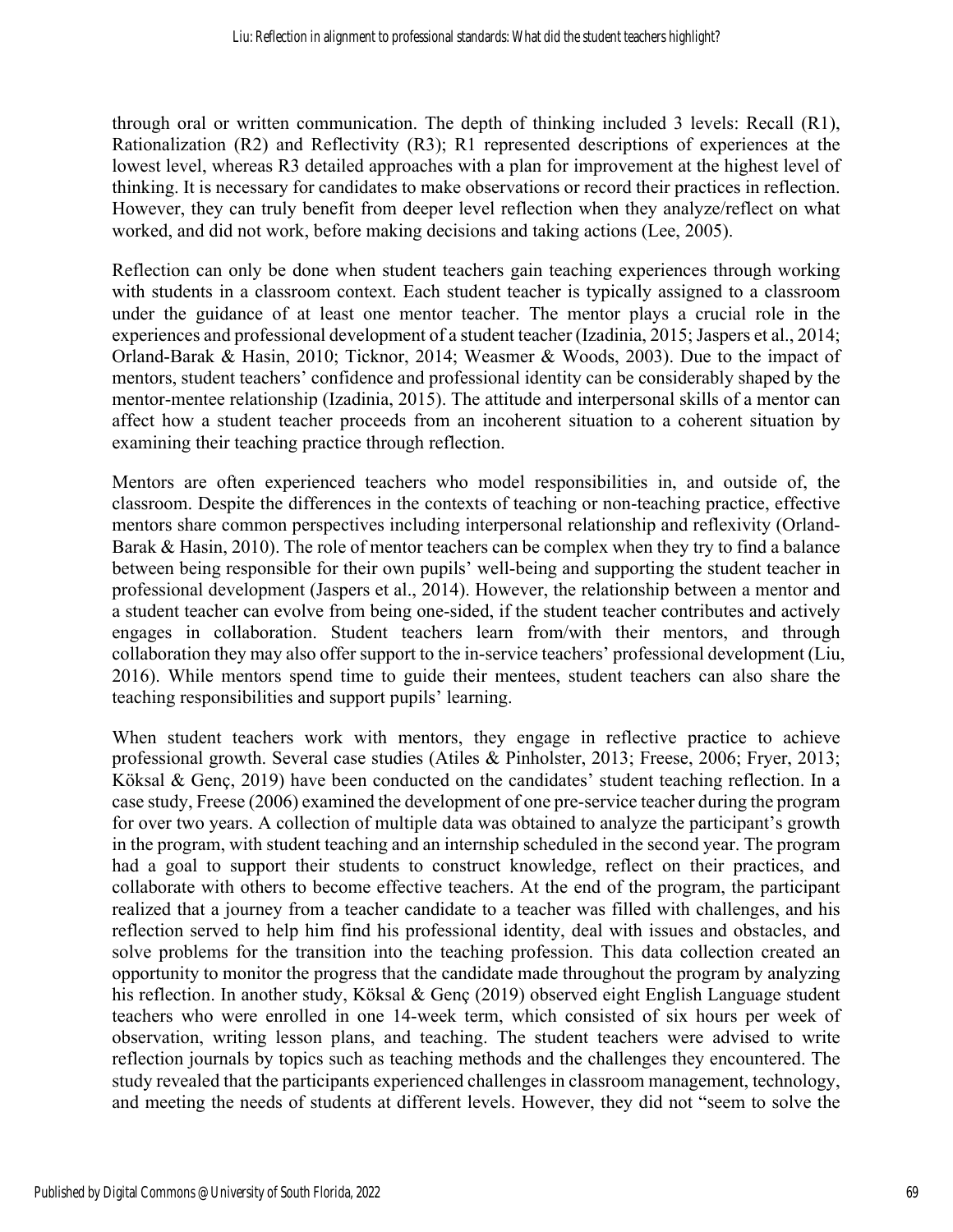problems" and "looked to accept the situation as it was hopeless" (p. 906).

Other case studies (Atiles & Pinholster, 2013; Fryer, 2013) exclusively focused on studying reflection of student teachers at the elementary level. Atiles & Pinholster (2013) conducted a case study where the participating student teacher kept two types of journals. The *professional* journal featured a simple listing of lessons or brief descriptions of strategies to apply at school. Her *personal* journal at home, on the other hand, was about the struggles she encountered or experienced, self-evaluation of her performance, and interaction with the students. By keeping both journals, the student teacher was able to reflect on her frustrations, struggles, and fears, which was an indispensable part of the learning process.

Furthermore, in a study of 12 elementary student teachers, Fryer (2013) discussed with the participants how to write a reflection and provided two lists of prompts or questions for journal writing. However, an analysis of the student teachers' journals showed scores in the low to middle range regarding their level of reflection. Fryer (2013) contended that to increase the level of reflection, purposeful workshops should be provided to guide student teachers to stay focused and delve deeper in reflection. Such guidance could prepare student teachers to engage in reflective thinking and improve reflectivity as they move through their student teaching experiences*.*

In summary, publications are numerous on the reflection of pre-service teachers both at different stages of their teacher education programs as well as in reflection factors such as structure, role of mentor teachers, instructional practices, and assessment (Davis, 2006; Dietz & Davis, 2009; Freese, 2006; Hodgins, 2014; Hubbs & Brand, 2010; Lai & Calandra, 2007; Lee, 2005; Shepherd & Hannafin, 2009; Stevenson & Cain, 2013). However, studies on student teaching at the elementary level are limited and have a small sample size, ranging from one to sixteen participants. Using the same sampling method, inclusion of more student teachers in a study implies a more comprehensive data collection, which may lead to a better understanding of the target population and is an identified area of need (Fryer, 2013). Another need or void yet to address in the literature is to study how elementary student teachers teach and develop to meet professional standards revealed through their reflections. The purposes of the professional standards are to prompt reflection on teaching and learning, formulate professional goals, and assess the progress of teaching practice towards those professional goals (California Commission on Teacher Credentialing, 2009). Reflection can be more meaningful and better organized for reflectivity when it is done in the context of meeting professional goals. Student teachers need to have a clear understanding of professional expectations before they can explore ways to meet the goals in the process (Fryer, 2013; Hubbs & Brand, 2010; Lai & Calandra, 2007; Lee, 2005). Moreover, student teachers are members of a learning community. While the role of mentor teachers and others should not be overlooked, further investigation of the role and impact of student teachers, beyond simple receivers of information and support, is also warranted (Liu, 2016).

#### **Methods**

The design of this study was built on a literature review of theories, premises, and research on reflection in teacher education, including student teaching. Reflection must be taught for a learner to engage in a meaning-making process (Dewey, 1933; Rodgers, 2002). Pre-service teachers learn to gradually make connections to develop and grow professionally throughout the student teaching experience. Their reflection journals are not only a means to document the learning process but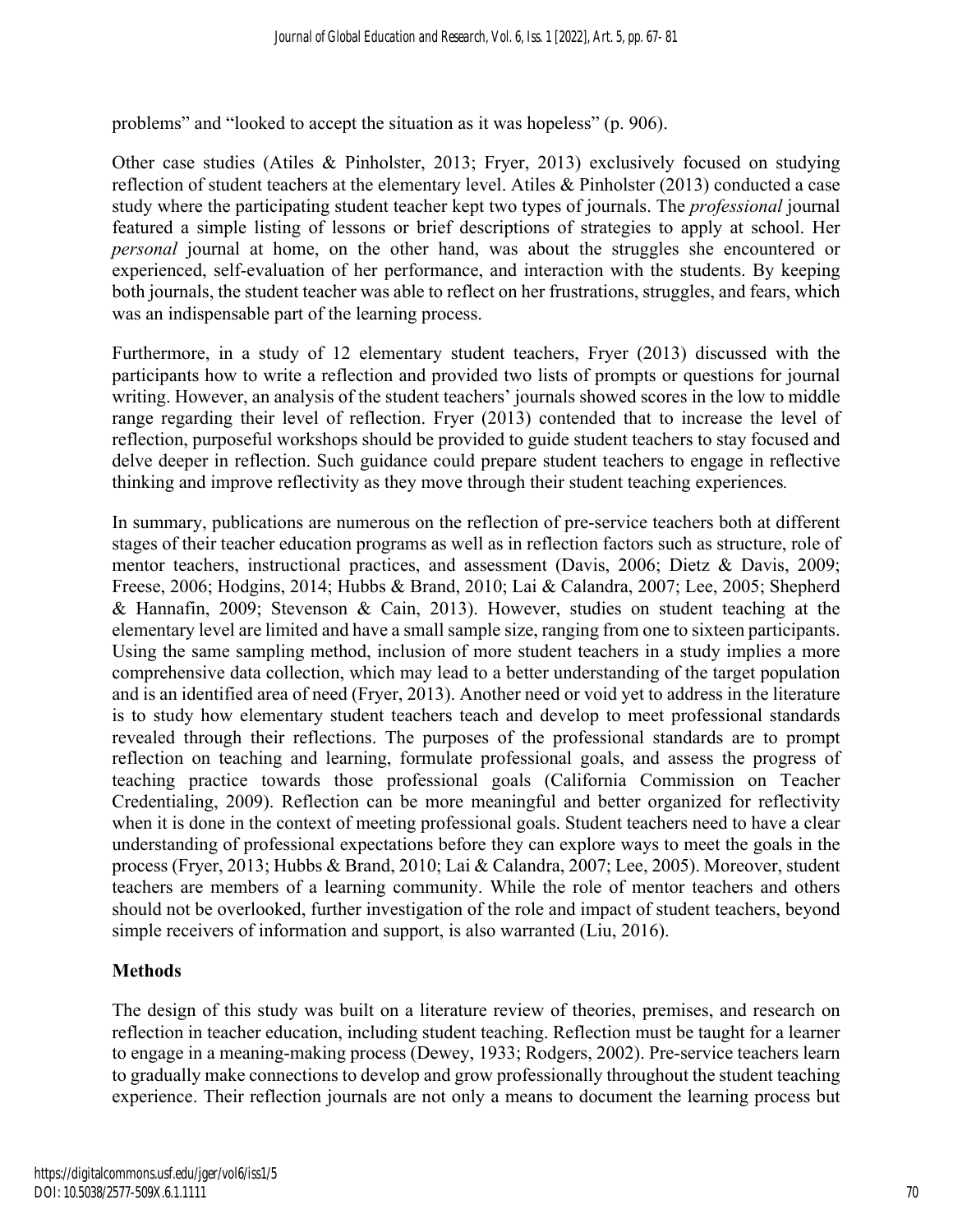also a goal itself as specified in the professional standards (California Commission on Teacher Credentialing, 2009). Secondly, some structures (Hubbs & Brand, 2010; Lai & Calandra, 2007) can be helpful to guide student teachers to examine a phenomenon for a deeper level understanding of relationships and ideas through making connections (Rodgers, 2002). A structure or framework can help student teachers stay focused on the goals aligned with the professional evaluation criteria. The study adopted the Standards for the Teaching Profession (California Commission on Teacher Credentialing, 2009) and a reflection journal template (Lee, 2005) which served to promote deeper reflective thinking.

The purpose of this study was to analyze the learning process of K-5 student teachers through an examination of their weekly reflection journals written over a period of eight weeks. Their reflection was examined along with other types of data such as observations, debriefing, and evaluations. The student teachers were guided to align their journals to the Standards for the Teaching Profession (California Commission on Teacher Credentialing, 2009). The six standards extend from classroom management, assessment to developing as a professional educator. The participants were required to use a reflection journal template, which provided a structure for specific expectations (Hubbs & Brand, 2010; Lai & Calandra, 2007) and encouraged critical thinking and problem solving to move beyond description and toward more productive reflection (Davis, 2006; Lee, 2005). Student teaching is a dynamic and complex process (Valencia et al., 2009) that involves interaction with others (Dewey, 1933; Izadinia, 2015; Rodgers, 2002). So, attention given to others in the learning community disclosed in the reflection was also a major aspect to study. Specifically, two research questions were investigated: a) What professional standard-based topics were the student teachers most interested in exploring? b) How did the student teachers practice collaboration with others throughout the assignment as revealed in their reflection?

A mixed methods approach (Johnson & Christensen, 2017) was applied with analyses of quantitative and qualitative data. Multiple sets of data at different times or places, directly from or about the participants were collected and analyzed to answer the research questions. Data triangulation (Johnson & Christensen, 2017) was used to address data collection from different groups such as the mentor teachers and principals, weekly data collection throughout eight weeks, and multiple types of data including observations, debriefings, evaluations, and meetings in addition to weekly reflection journals. Additionally, ethical aspects were considered, and the participants were informed: a) their participation would not affect their course grade, b) confidentiality and anonymity would be assured, and c) they would be able to withdraw from the research at any time. Signed consent forms were collected from the participants and institutional approval for conducting the study was also granted.

# *Participants*

A total of 31 elementary student teachers in the Teacher Education Program of a public university voluntarily participated in the study. The group had an age mean of 24 and was ethnically mixed with Caucasian, Asian, Black, and Hispanic participants. In terms of gender, females dominated the composition which consisted of 28 women and three men. Most of the participants had completed all other course requirements when they entered student teaching, but some took their last methodology course concurrently with student teaching. They were required to complete the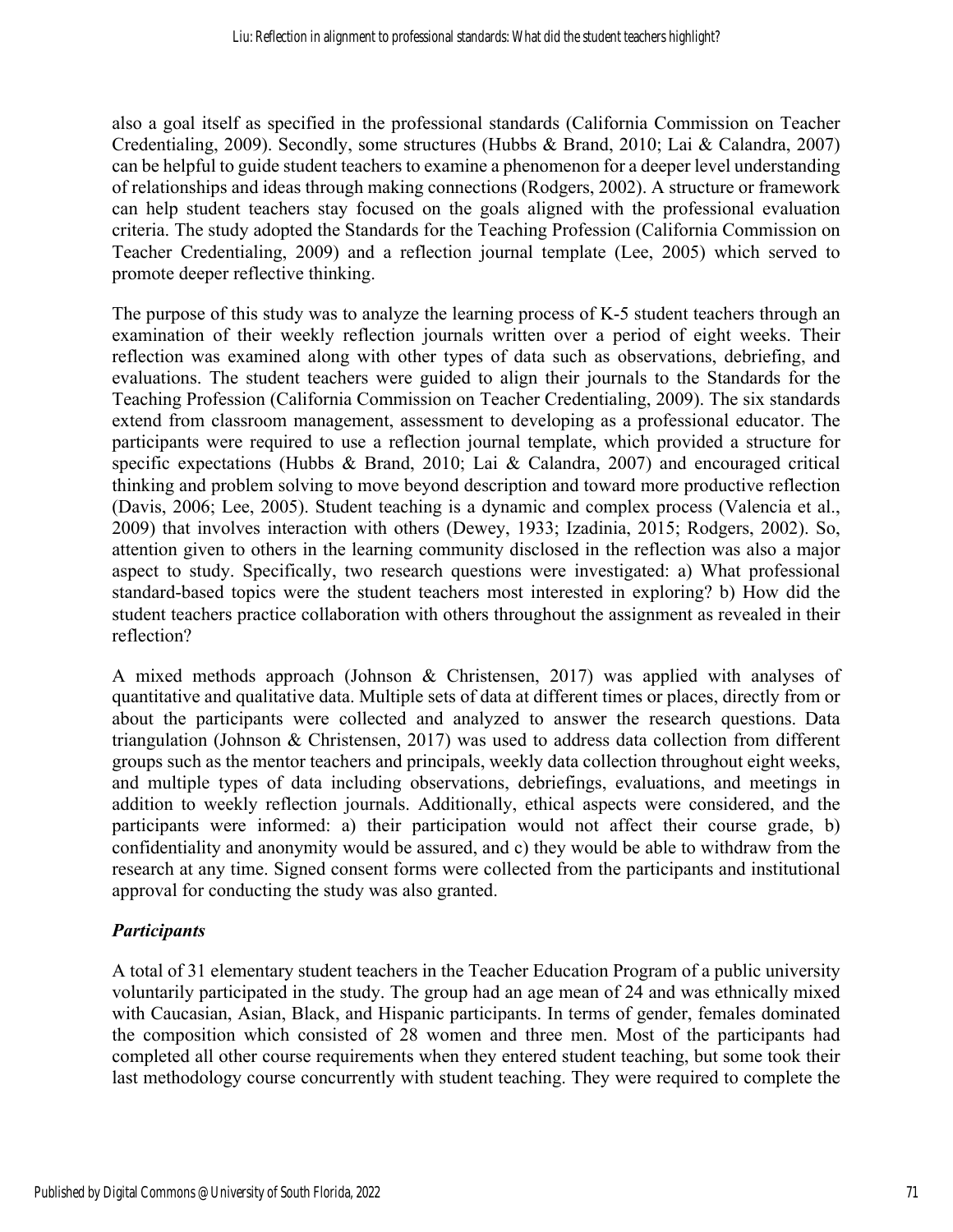first eight weeks of student teaching by following their mentor teacher's full day schedule at a placement school.

#### *Data Collection*

Before reporting to their assigned school, the participants were introduced to the Standards for the Teaching Profession (California Commission on Teacher Credentialing, 2009), the evaluation criteria for their student teaching experience. There were six standards: 1) Engaging and Supporting All Students in Learning, 2) Creating and Maintaining Effective Environment for Student Learning, 3) Understanding and Organizing Subject Matter for Student Learning, 4) Planning Instruction and Designing Learning Experiences for All Students, 5) Assessing Students for Learning, and 6) Developing as a Professional Educator. The participants discussed and practiced how to address the standards in reflecting on their field-based practice with illustrations and scenarios to develop an understanding of the goals and expectations.

To guide the participants to go beyond description to develop critical thinking and problem-solving capacity, a three-part reflection journal template was introduced and discussed. Part 1 was *Observations/Actions* for the student teachers to describe what they observed, did or taught in an instructional or non-instructional setting. In Part 2, *Analysis/Discussion*, they should share their thoughts by evaluating what happened and their learning related to the experience. Then, they moved onto Part 3, *Next Step* to make a plan for what to do next to continue the effective practices and address the issues highlighted in *Discussion and Analysis*. The template provided a structure to guide the student teachers to reflect on their practice critically and solve problems. They were prompted to go beyond "*Recall*" and address *Reflectivity* for the highest level of reflection (Lee, 2005) with a plan for the *Next Step* to improve their teaching practice.

While informal reflection was on-going, the student teachers wrote one journal entry per week, over an eight-week period when working with their mentor teacher. Therefore, the total number of journals collected was 248. In the Student Teaching Orientation, along with an overview of the Standards for the Teaching Profession, the assignment of reflection journals was specified. The participants understood that these standards would be used in the evaluation of their student teaching performance. Therefore, they were expected to demonstrate and discuss their growth by reflecting on each of the six areas.

In addition to the reflection journals, other data about the participants were also collected: a) lesson plans and a unit of study that the student teachers developed, b) classroom observation with debriefing and field notes written by a university supervisor, c) notes about meetings between a university supervisor and a mentor teacher and/or student teacher as well as others, and d) summative assessments of the student teachers. These sets of data were used to provide a context to enrich discussion and triangulate data as appropriate.

#### *Data Processing Methods*

Quantitative data were summarized to yield frequency of the standards that the student teachers selected or specified in writing reflection journals. Each reflection journal was only tagged with one of the standards. The data were presented by week chronologically and by the professional standards to display a pattern and changes that occurred during the eight weeks. Qualitative data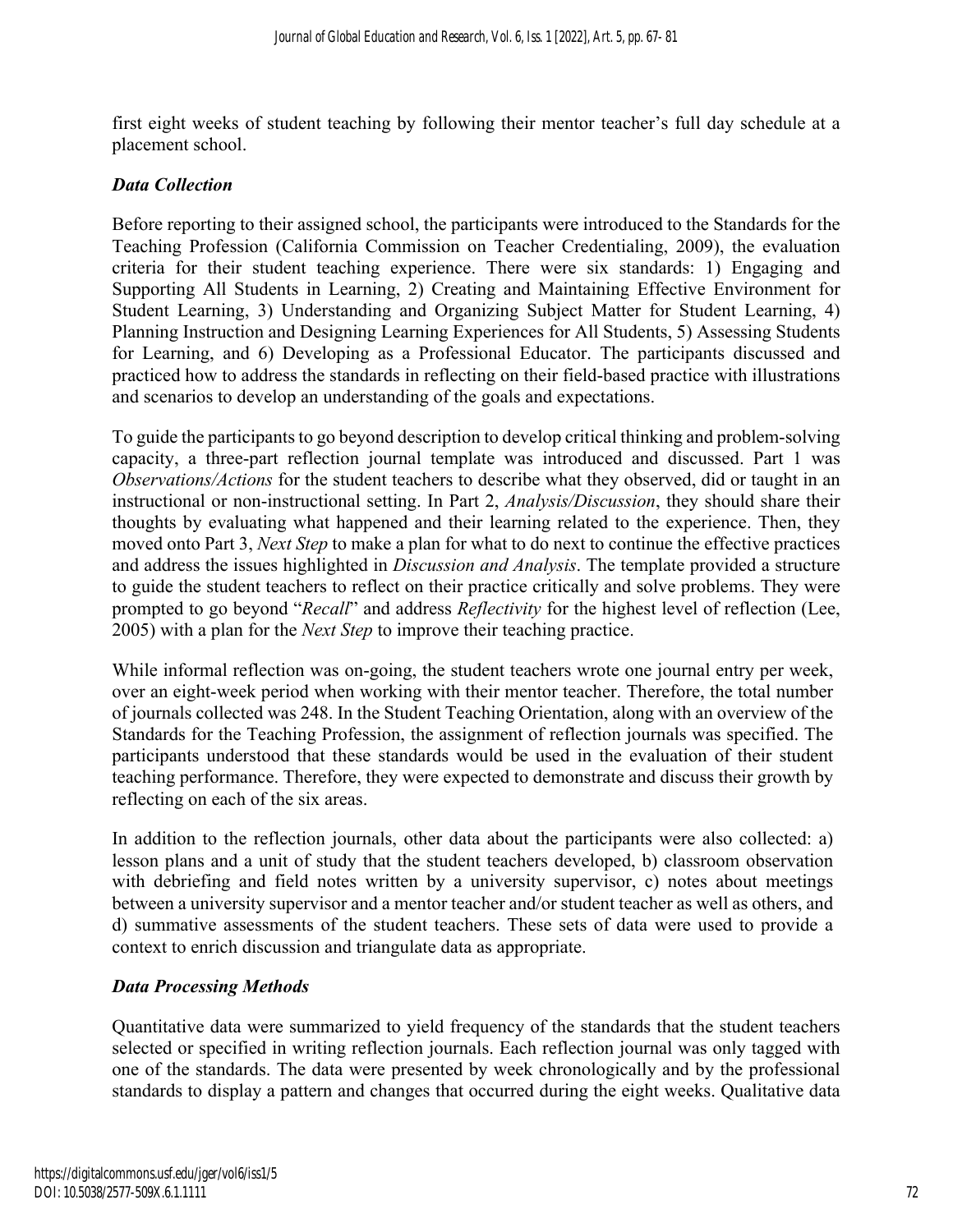analysis consisted of a cyclical and iterative coding process. First, the collection of multiple data sources was segmented and labeled with *NVivo* codes. Next, through repeated readings, overlap among codes was reduced by clustering similar codes together. Ultimately, numerous codes collapsed and grouped into a few broad themes. Tables were utilized to organize and display the data summary or distribution as appropriate. Samples were selected to illustrate, highlight, or elaborate the data presented in a table or discussion in context.

# **Findings**

By the end of the eight-week assignment, each student teacher completed eight reflection journals. Some of them dated their journal entries while others labeled the number of the week in which a journal was written. The length of most of the entries was approximately 500 words, with the longest journal up totaling 1,141 words. In general, all participants were able to follow the journal template and provide a description of what they observed or did. However, differences were found in the depth of their critical reflection in the *Discussion/Analysis* and *Next Step* section. For example, some student teachers proposed a detailed plan in the *Next Step* by clarifying what to continue and what to do differently for improvement with justifications; while others planned to repeat what was observed or practiced in some of the journal entries.

## *Research Question 1: Selection of Professional Standards in Writing Reflection*

A summary of the standard selection in the journal collection can be found in Table 1. All the standards were written about across the eight weeks. However, standards were not evenly distributed. The standard that the candidates most frequently selected for reflection was #2: *Creating and Maintaining an Effective Environment for Students*. Specifically, 31 *(*50%*)* out of the 62 entries during the first two weeks of the assignment were dedicated to Standard 2.

To further explore the focused attention given to Standard 2, the narrative reflections were analyzed and summarized in Table 2. Examples from these reflections included: holding students' attention during teaching (33%), observation of a mentor teacher's practice (21%), relationships with substitute teachers (16%), working with parents (15%), and behavior of individual students (15%). The examples for each aspect were either a quotation or a summary of selected reflection. About one-third of journal entries shared a theme of discussing how to draw and hold students' attention when the student teachers taught a lesson or mini-lesson. The participants also paid close attention to their mentor teacher's practice of maintaining a positive learning environment. They highlighted how the mentor teachers applied a management system of rewards and consequences to promote appropriate behavior as well as what strategies they utilized to get the students refocused or to make a transition from one activity to another. The journals on these above two aspects made up over half of all entries written on Standard 2. Data indicated that the participants were challenged to keep the pupils engaged in learning or to address off-task/disruptive behavior during instruction. They reflected on this area of need and were active in exploring ways for improvement. The other entries were related to working with others such as a substitute teacher or parents. Finally, the student teachers focused on how to work better with students, especially those who experienced challenges including behavior issues, to improve their engagement and performance in classroom learning activities.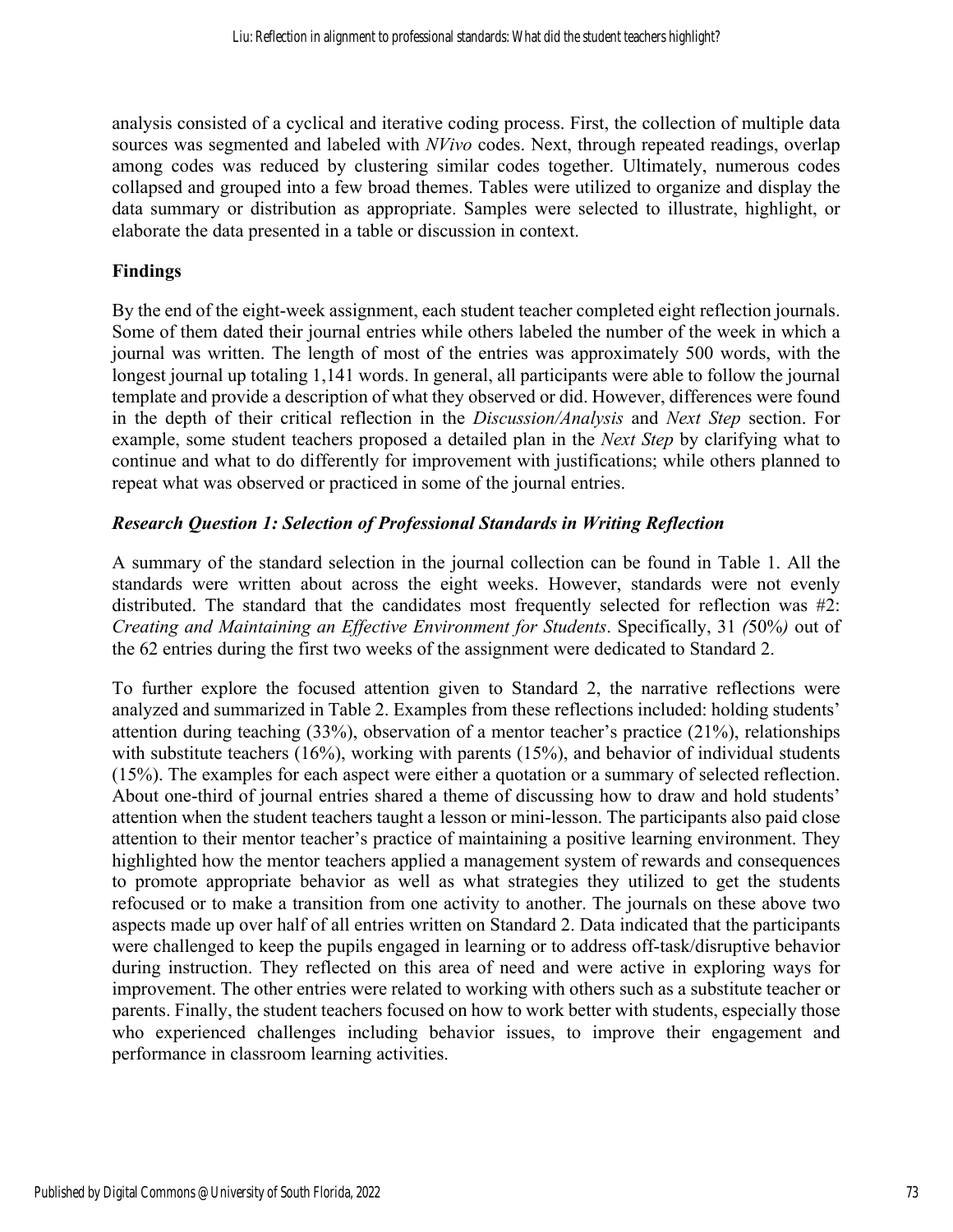| Week     | <b>Standard 1</b> | <b>Standard 2</b> | <b>Standard 3</b> | <b>Standard 4</b> | <b>Standard 5</b> | Standard 6 |
|----------|-------------------|-------------------|-------------------|-------------------|-------------------|------------|
|          |                   |                   |                   |                   |                   |            |
|          |                   |                   |                   |                   |                   |            |
|          |                   |                   |                   |                   |                   |            |
|          |                   |                   |                   |                   |                   |            |
|          |                   |                   |                   |                   |                   |            |
|          |                   |                   |                   |                   |                   |            |
|          |                   |                   |                   |                   |                   |            |
|          |                   |                   |                   |                   |                   |            |
| Subtotal |                   |                   |                   |                   |                   |            |

**Table 1.** Summary of Selected Standards for Reflection Journals

*Note.*  $N = 31$ ; Total number of reflection journal entries = 248

Before student teachers can engage elementary students in learning, they must become familiar with routines and procedures and develop competence in applying a classroom management system. Disruptive or off-task behavior of the elementary students stood out in the student teachers' evaluation of classroom management disclosed through not only reflection journals but also in meetings and one-on-one debriefings. These findings confirm results from another study where pre-service teachers were challenged by classroom management in a Turkish program (Köksal & Genç, 2019). However, the data revealed that the participants in this study made improvement in classroom management after gaining more experiences using problem solving skills. Furthermore, the data of reflection journals and observations indicate that the causes of distraction were related to other standards such as the use of strategies to actively engage the students in learning. In other words, when some students acted out or lost focus during a lesson, it was not really because they forgot or chose to disregard the classroom rules but because the lesson was not taught at an appropriate level for them.

In comparison to the number of entries on Standard 2, the most cited standard, less than half of the journal entries were written on Standard 3: Understanding and Organizing Subject Matter Knowledge for Student Learning. During the eight weeks, the entire group of student teachers produced a total of 26 (10%) entries on Standard 3, as compared to 56 (23%) entries on Standard 2. Similarly, Standard 4: Planning Instruction and Designing Learning Experiences for All Students was ranked second to last on the standard selection summary list. This standard, among others, is related to developing, sequencing, and modifying instructional activities and materials for maximal learning. Furthermore, Standard 4 was the least selected for reflection during the first three weeks of the assignment, with only five entries written by the group.

| Aspect                                      | <b>Example</b>                                                                                                                                                                                                                                     | $\frac{0}{0}$ |
|---------------------------------------------|----------------------------------------------------------------------------------------------------------------------------------------------------------------------------------------------------------------------------------------------------|---------------|
| Holding students'<br>attention in teaching  | - "I did a phonics section with the AM kindergarten group. I totally lost control<br>of them and I asked the teacher to step in."<br>- It worked well when a student teacher used the same management strategies<br>without the mentor's presence. | 33%           |
| Observation of mentor<br>teacher's practice | - "One of the management tools that she uses is a card/chart system."<br>- "The first practice I noticed was counting down"                                                                                                                        | 21%           |
| Relationships with<br>substitute teachers   | - Lack of collaboration between a substitute teacher and student teacher<br>- Collaboration between a substitute teacher and student teacher to set up and<br>reinforce rules                                                                      | 16%           |
| Working with parents                        | - "Dan's father walked in to search for a lost jacket. I took this time to introduce<br>myself in person. He let me know that"                                                                                                                     | 15%           |
| Behavior of individual<br>students          | - "I noticed D (a student) get up from his place on the rug and move back behind the rest<br>of the class,  he was breathing deeply and holding back tears."                                                                                       | 15%           |

**Table 2:** Aspects of Creating and Maintaining an Effective Environment for Students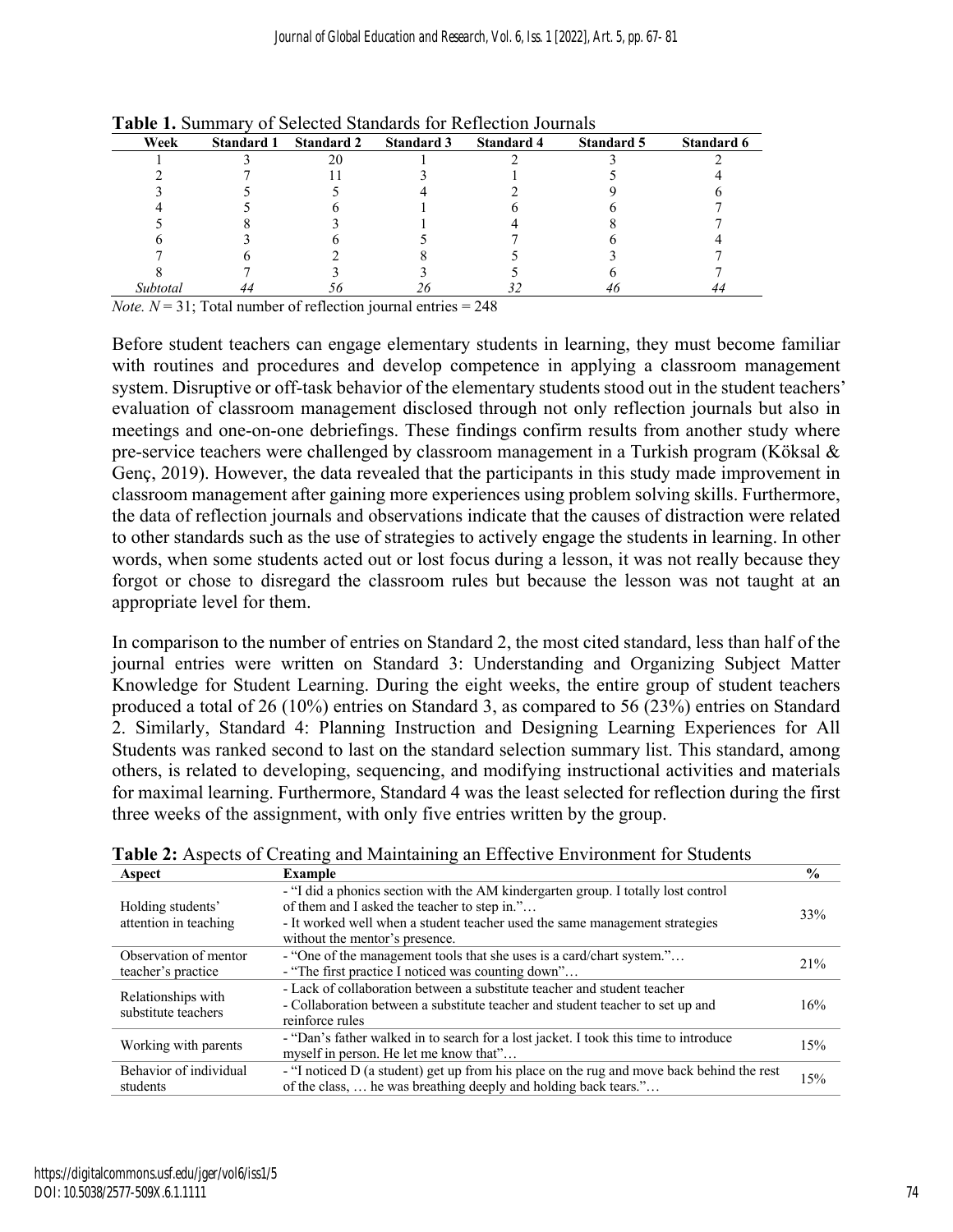#### *Research Question 2: Interaction With Others in a Learning Community*

Due to the nature of student teaching or the teaching profession, student teachers must work with others to learn how to assume a variety of responsibilities required of a teacher. At the orientation held the week before their reporting to an assigned school, all student teachers considered it crucial to develop a positive relationship with others to ensure successful student teaching. The topic of building collaboration was also revisited as needed during student teaching seminars. Although the student teachers were not specifically required to write about others or collaboration in each journal entry, they had opportunities to discuss the importance of teamwork repeatedly. Also, *collaboration* was included on the suggested list of journal topics.

A summary of how the student teachers worked with others, as revealed in their reflection journals, can be found in Table 3. At times, student teachers reflected that they collaborated with different groups of people in writing one journal entry. All of these experiences were tabulated, which explains why the total number of tallies for types of people is greater than 248. In addition to whom they worked with, the participants also discussed how they worked with others during the eight weeks; both in teaching and non-teaching contexts. The individuals they highlighted in the reflection were grouped by parents, mentors, individual students with unique needs, staff, and others. Each of these groups was defined as follows:

- Parents: Parents or guardians of the elementary students in an assigned classroom of a mentor teacher who hosted a student teacher.
- Mentor: A K-5 mentor teacher who worked with a student teacher on a full-time basis in his/her classroom during the eight weeks.
- Staff: Other teachers of the same grade or different grades at an assigned school including specialists and the principal (The interaction with the staff occurred primarily outside of a classroom or in a non-teaching context of the school).
- Individual Students: Any elementary students who caught the attention of a student teacher because of their special needs or challenges in behavior or learning.
- Others: A substitute teacher (when a mentor was out), fellow student teachers or university supervisor.

Collaboration with a mentor teacher was cited most frequently, with 114 (41%) entries. Data in this study confirmed findings from other researchers that a mentor plays an indispensable role in the experiences and professional development of a student teacher (Jaspers et al., 2014; Orland-Barak & Hasin, 2010; Ticknor, 2014). Overall, the participants worked with their mentor teachers in different ways during student teaching. At the beginning of the assignment, they reported more about their mentors' teaching practice. When the student teacher began to teach, their mentor teachers intervened or interjected as needed. Sometimes, a mentor took over momentarily to address issues in student behavior or content instruction before a student teacher was able to continue. Beyond teaching, the student teachers also learned to work with others such as parents, staff, and specialists through their mentor's modeling and facilitation. As the student teachers moved further into the assignment, the collaborative model gradually shifted to equal partnership when they had an opportunity to take initiative and contribute more to lesson planning, teaching, and other aspects.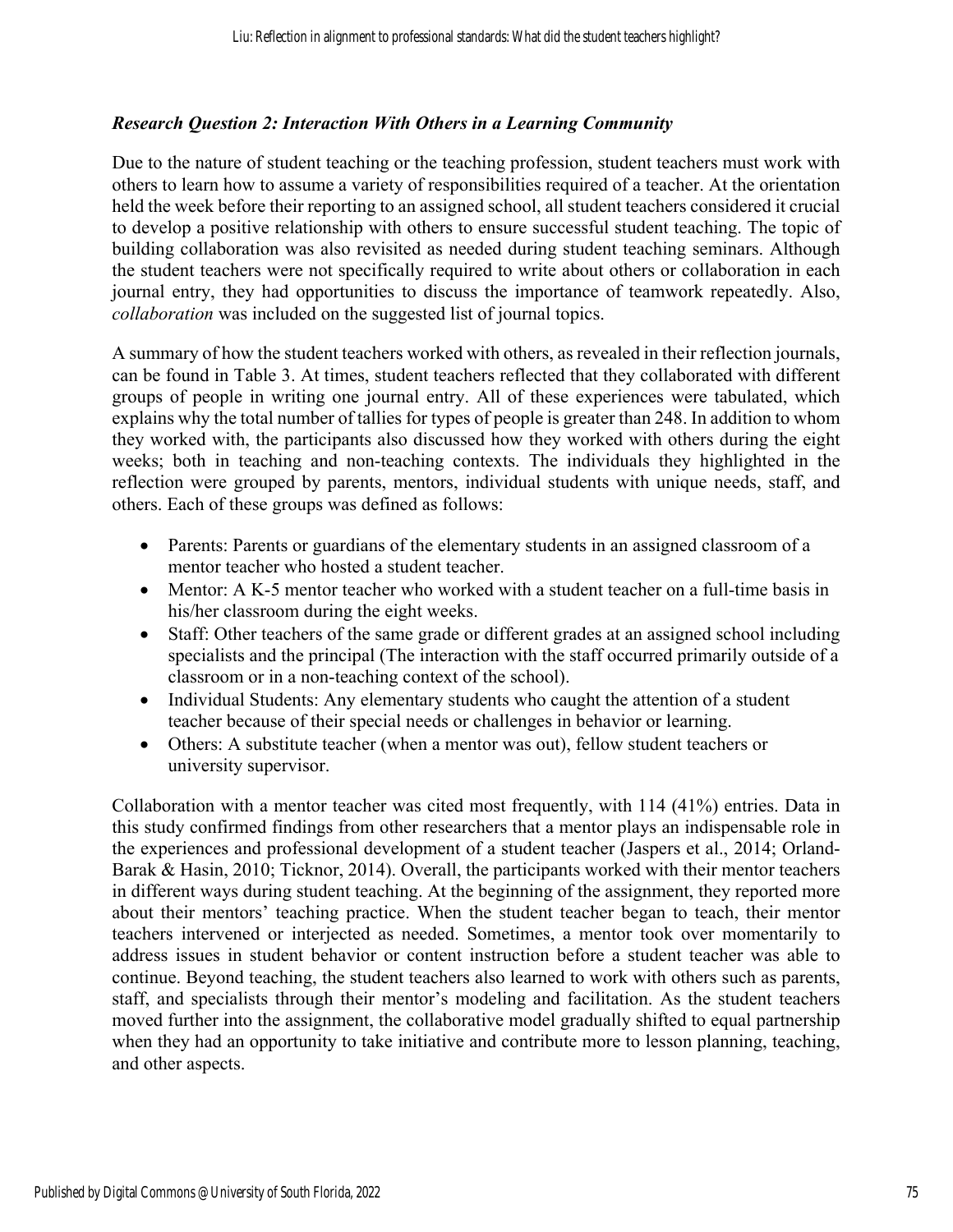| Week     | Parent | <b>Mentor</b> | <b>Staff</b> | <b>Individual Student</b> | Other | No One |
|----------|--------|---------------|--------------|---------------------------|-------|--------|
|          |        |               |              |                           |       |        |
|          |        |               |              |                           |       |        |
|          |        |               |              |                           |       |        |
|          |        |               |              |                           |       |        |
|          |        |               |              |                           |       |        |
|          |        |               |              |                           |       |        |
|          |        |               |              |                           |       |        |
|          |        |               |              |                           |       |        |
| Subtotal |        | 74            | 36           |                           |       |        |

**Table 3.** Who Did the Student Teachers Work With or Highlight in Their Reflection?

*Note.*  $N = 31$ ; Total number of collaborative activities noted = 275 (as cited in the 248 journal entries)

The role of mentor teachers in the student teaching experience should not be underestimated (Izadinia, 2015; Jaspers et al., 2014). The student teachers in this study produced significantly more reflection journals about working with their mentor teachers in the first two than the last two weeks of the assignment. The decrease of the presence of the mentor teachers and others in the reflection journals written during the last two weeks of the assignment may signal increased competence of the student teachers. Towards the end of the assignment, they took over more teaching responsibilities along with the required solo teaching of at least one week. Observations of the student teachers in the last few weeks indicated that they worked collaboratively with their mentors but took on more responsibilities. The mentors played a supportive role such as pulling a small group of students to help them catch up in or outside of the classroom. However, the participants did not emphasize their teamwork as much as they did in the reflection of the first two weeks. The goal of student teaching is for student teachers to grow independence and get prepared for solo teaching in their own future classroom. Towards the end of student teaching, they did not depend on their mentor as much as they did in the beginning. Although they continued to collaborate with their mentor in practice, they shifted their attention to assuming responsibilities as an independent teacher in writing their reflection journals.

Although all the participants wrote how they worked with others in reflection, only three *(*10%*)*  participants consistently addressed interaction with others in each entry of their reflection journals throughout the assignment (see Table 4). What was common among these three student teachers was that they perceived themselves as an active member and partner in the learning community. They often used *We* instead of *I* to discuss how they worked with their mentor collaboratively as partners in lesson planning, teaching, and other areas to meet their students' specific needs. However, there were differences in the types of people the three student teachers worked with. While research has shown that collaboration with a mentor teacher is valuable (Izadinia, 2015; Jaspers et al., 2014; Orland-Barak & Hasin, 2010), collaboration with other groups is also important. Student Teacher C could have enriched their collaborative experiences by expanding their reflection with other groups besides their mentor. In comparison, Student Teacher A served as a good example as they worked with a variety of members in the learning community to maximize their professional development and to prepare for their future work as an educator.

*Staff* was the second most frequently noted group of members in the student teachers' reflection. More interaction with staff took place during weeks 3-7 of the assignment (see Table 3). Typically, a student teacher worked with others along with their mentor when attending school-wide staff meetings, grade level team meetings, or meetings of Individual Education Program (a collective effort to help a student with a team comprised of a classroom teacher, administrator, specialist,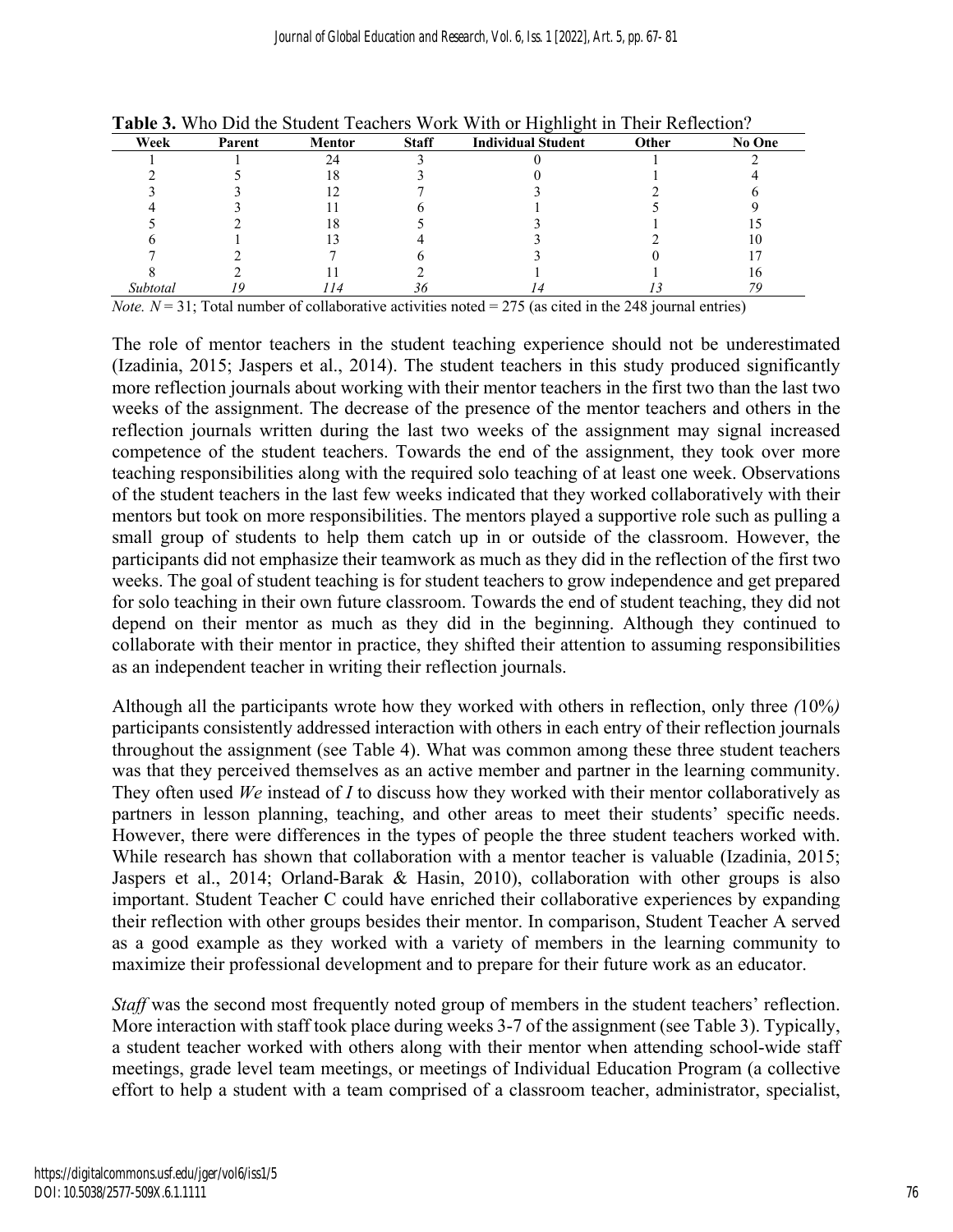and parents). One student teacher provided the following comment regarding a grade level team planning meeting:

My mentor teacher and her colleagues are extremely collaborative and work together throughout the day to plan instruction, curriculum and student participation and behavior. Teachers not only share materials for instruction but also successful strategies and ways to improve… Overall I appreciate the positive, collaborative attitude that the teachers at this school bring to the table. They make it comfortable to ask for help and provide support for each other as well as students. I plan to use collaboration with the teaching staff and extend it to other support staff and administration, especially with classroom management and behavior problems…

The above practice of the grade level team planning was an example of practicing reflection in interaction with others. The student teacher responded positively to the teamwork exercised by the teachers. She enjoyed the experience and was prepared to apply and extend collaboration for future professional development. She specified areas for improvement in classroom management and student behavior based on the experiences up to the point.

Several student teachers were able to contribute to the professional development of the in-service teachers. In one reflection journal a student teacher noted that the grade level teachers were "very stressed out about" the newly adopted textbook because they were "having a difficult time implementing it" in their teaching. The student teacher had just completed teaching a unit of study to meet part of their student teaching requirements. So, she shared how she used the guide and website information to plan and teach the unit. The student teacher felt proud to support the inservice teachers by making use of what she had prepared or accomplished. The teachers "were very happy about the tip" they received, and they appreciated the contribution made by the student teacher.

|      |                                | ັ                        |                          |
|------|--------------------------------|--------------------------|--------------------------|
| Week | <b>Student Teacher A</b>       | <b>Student Teacher B</b> | <b>Student Teacher C</b> |
|      | Mentor                         | Mentor                   | Mentor                   |
|      | Parent                         | Mentor                   | Mentor                   |
|      | Mentor & University Supervisor | Mentor                   | Mentor                   |
| 4    | Substitute                     | Mentor                   | Mentor                   |
|      | Mentor & University Supervisor | Individual Student       | Mentor                   |
| 6    | Mentor & University Supervisor | Mentor & Parent          | Mentor                   |
|      | Parent                         | Mentor                   | Mentor                   |
|      | Staff                          | University Supervisor    | Mentor                   |

**Table 4.** Summary of All Student Teachers Who Highlighted Others in Each of the Journals

The contributions made by the student teachers discussed in reflection were verified in the meetings held between a mentor and university supervisor or interaction between a principal and supervisor. Another way to validate the data in reflection was through reviewing the evaluations written by the mentor teachers. As some mentors commented, it was also a valuable learning experience for them to work with the student teachers who were more technologically advanced, equipped with new teaching strategies, or were able to use their strengths to contribute to the inservice teacher professional development and learning of their elementary students.

Other than the positive experiences for both student teachers and mentors, three of the student teachers examined the practice of teamwork critically. One of the student teachers stated that she did not enjoy the grade level team meeting because some teachers complained about students in a "nasty and unproductive" way, and they were ready to give up after trying out a behavioral contract with a student for only one week. The student teacher felt relieved that her mentor did not share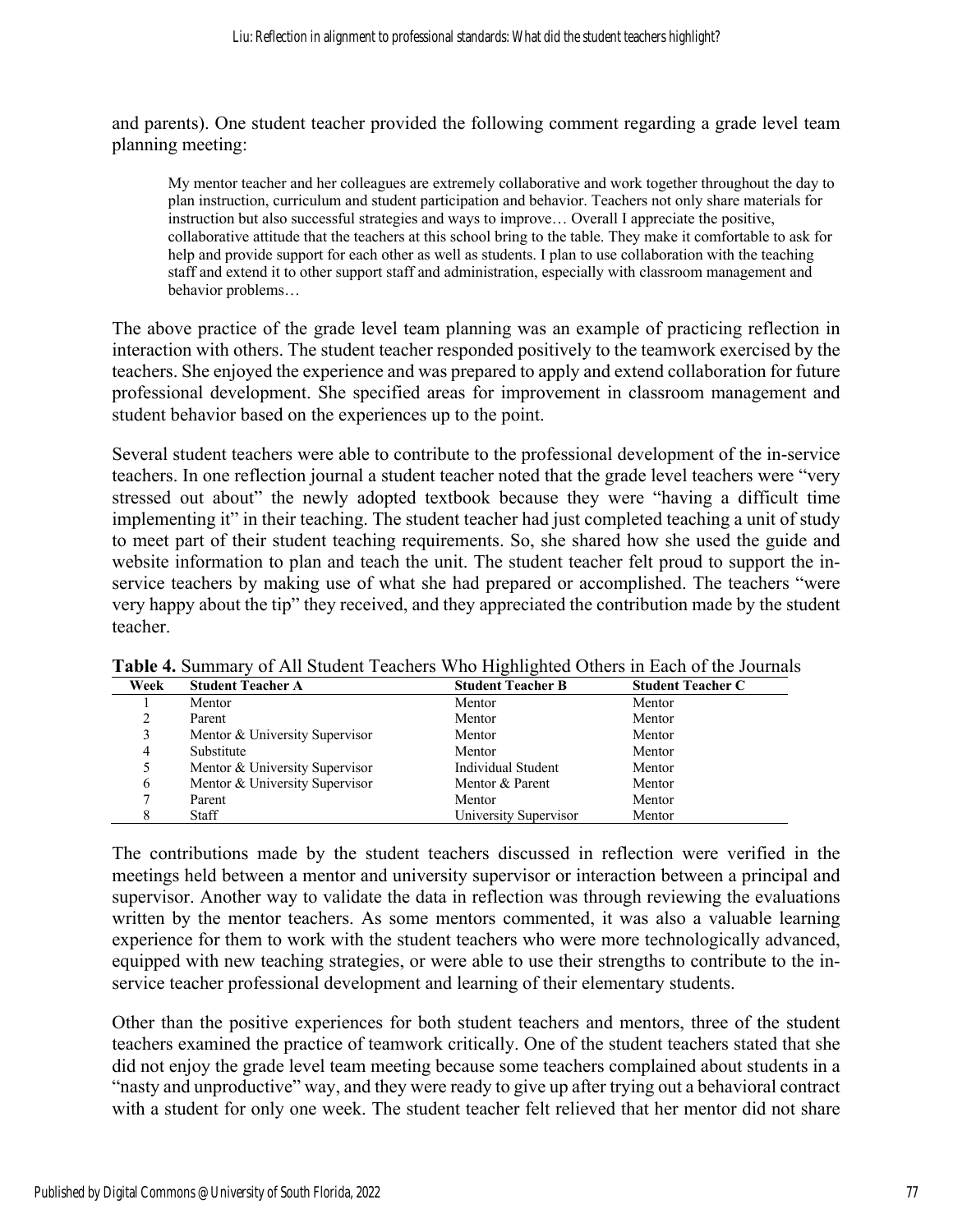the negative attitude and decided to work with student teachers to model appropriate professional behavior. The mentor's behavior impacted the student teacher as she commented that she could see herself in the mentor's position "in about ten years and look forward to being a shining example."

Moreover, three student teachers experienced some tension or conflict in working with their mentors. These student teachers discussed the challenges through private meetings with their university supervisor, and one of them also reflected on his experience in journal writing. He had reservations when his mentor did not approve his proposal of trying out new classroom management strategies to meet the identified needs. To deal with the conflict, the student teacher compromised by following the mentor's advice but did not step away from making efforts to play an active role when appropriate. He understood that he needed to find a balance between taking initiative and following the mentor's advice to teach in her classroom. He admitted that he would have appreciated it much more if his ideas had been given some consideration at the beginning. As he gained more teaching experiences, he did have opportunities to take initiative and apply new strategies to improve instructional practice. Despite the occurrence, the student teacher concluded that he learned "a great deal" from the mentor and appreciated the opportunity to grow.

The participants noted limited collaboration with the other three groups: Parents, Individual Students, and Others in their reflection journals. The student teachers were required to plan lessons and a unit of study to meet the needs of individual students. The needs of the elementary students spanned from gifted and talented to those with challenges in English language development and behavior. In reflection, the student teachers were more sensitive to the students who were unable to meet behavior expectations or experienced challenges in content learning. However, no advanced or high achieving students were selected for spotlight in their reflection. Similarly, the participants' discussion of communication with the parents was generally related to the special needs of their child who struggled to meet expectations.

Finally, the participants wrote about their university supervisor and fellow student teachers, sharing a common tone of seeking advice or implementing suggestions. They asked for or received suggestions when they dealt with challenges or issues during student teaching. In comparison, their interaction with, and comments on, substitute teachers varied. Sometimes, they took over the class with a substitute teacher sitting in the classroom. Other times, they collaborated well with a substitute through an application of team teaching. One student teacher had quite different experiences with two substitute teachers: she learned what *not* to do to set up a positive learning environment because of what the first substitute teacher did, but thoroughly enjoyed working with the second substitute teacher through collaboration.

#### *Implications*

The interactions between the student teachers and the mentors as well as staff were generally perceived as positive. A positive mentor-mentee relationship can shape student teachers' confidence and professional identity (Izadinia, 2015). This study confirms similar results that were found in a study conducted in Finland where student teachers developed confidence from confirmation from their mentors (Hahl & Mukulec, 2018). Such experiences not only help the student teachers collaborate during student teaching but also prepare them for application of teamwork in the future. While student teachers are expected to learn from their mentors in different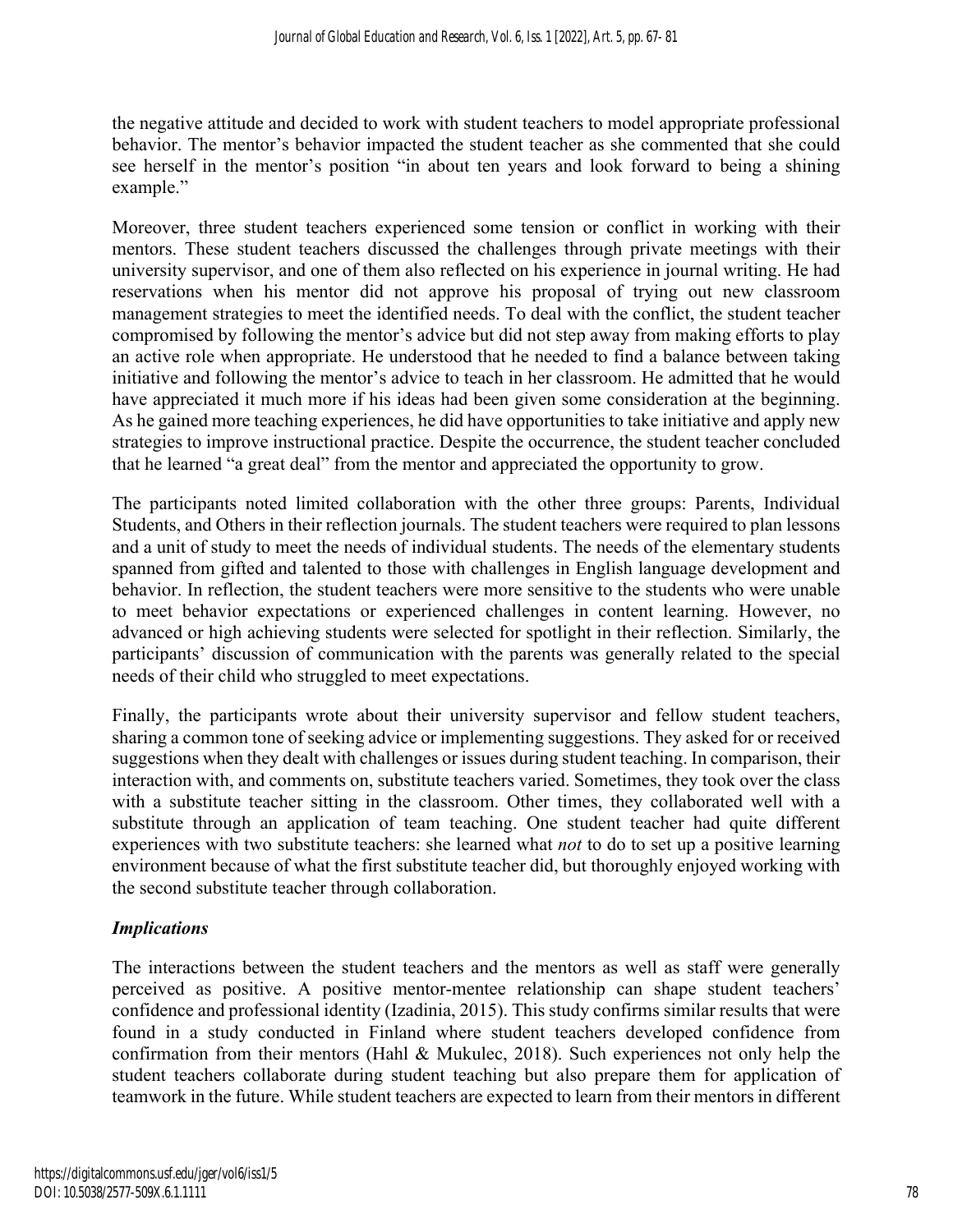aspects, it is a true win-win when they can make a difference in the professional development of in-service teachers.

Therefore, encouraging collaboration with more than just a mentor teacher and applying these collaborative experiences whenever possible throughout the student teacher process should be an area of focus in program design and reflection activities. The support of senior professionals, such as the mentor teachers, made a major difference in the growth of the student teachers in this study. On the other hand, student teachers should be guided to become an active participant and learn how to effectively communicate with their mentor, and others, when collaborating. Some student teachers contributed to the teaching profession when they were treated as equal partners and were encouraged to do so. As a result, student teachers were able to assist and contribute to the professional development of in-service teachers when opportunities arose (Liu, 2016). The mentors welcomed the contributions of their student teachers, which helped them improve teaching and apply life-long learning through hosting and collaborating with the student teachers. It should be a two-way street for a student teacher and mentor to collaborate, especially when student teachers have gained more experiences. Student teachers can be better prepared for collaboration in the future if they have opportunities to contribute to teamwork during student teaching, which can help them develop confidence and competence.

In this study, the student teachers were also guided to address issues and had time to carry out their *Next Step* to improve instruction by working directly with their pupils. It was a good opportunity for the student teachers to examine a phenomenon such as student off-task behavior at a deeper level (Lee, 2005; Rodgers, 2002). Before active participation in learning could take place, it was critical for the student teachers to figure out what caused the elementary students to lose focus or act out so that appropriate adjustments could be made and engaged learning could occur. This is a complex task for student teachers, and requires scientific inquiry (Dewey, 1933; Rodgers, 2002); it can be applied with trial and error, and in collaboration with others to improve practice and stamina.

#### *Limitations*

The reflection journal template used in this study was purposefully organized for the participants to go beyond listings and descriptions. By completing the *Next Step* in each entry, the student teachers made plans with proposed actions to address any discussed issues. Analysis of the participants' reflectivity or reflection at a deeper level was infused in the discussion of the two research questions. However, data collection of how the student teachers carried out their proposed plans was beyond the scope of this study. The availability of such data would make it possible to closely and consistently monitor how student teachers take action to resolve any specific issues step by step for improvement.

Moreover, in examining the teacher candidates' reflection centered on the six professional standards, all student teachers placed in the K-5 classrooms were studied as one group. It is unknown whether grade level differences affected the selection of the professional standards that were the focus in these reflections. Therefore, future research could build upon the findings of this study by analyzing if differences in reflection by standards exist between grade levels.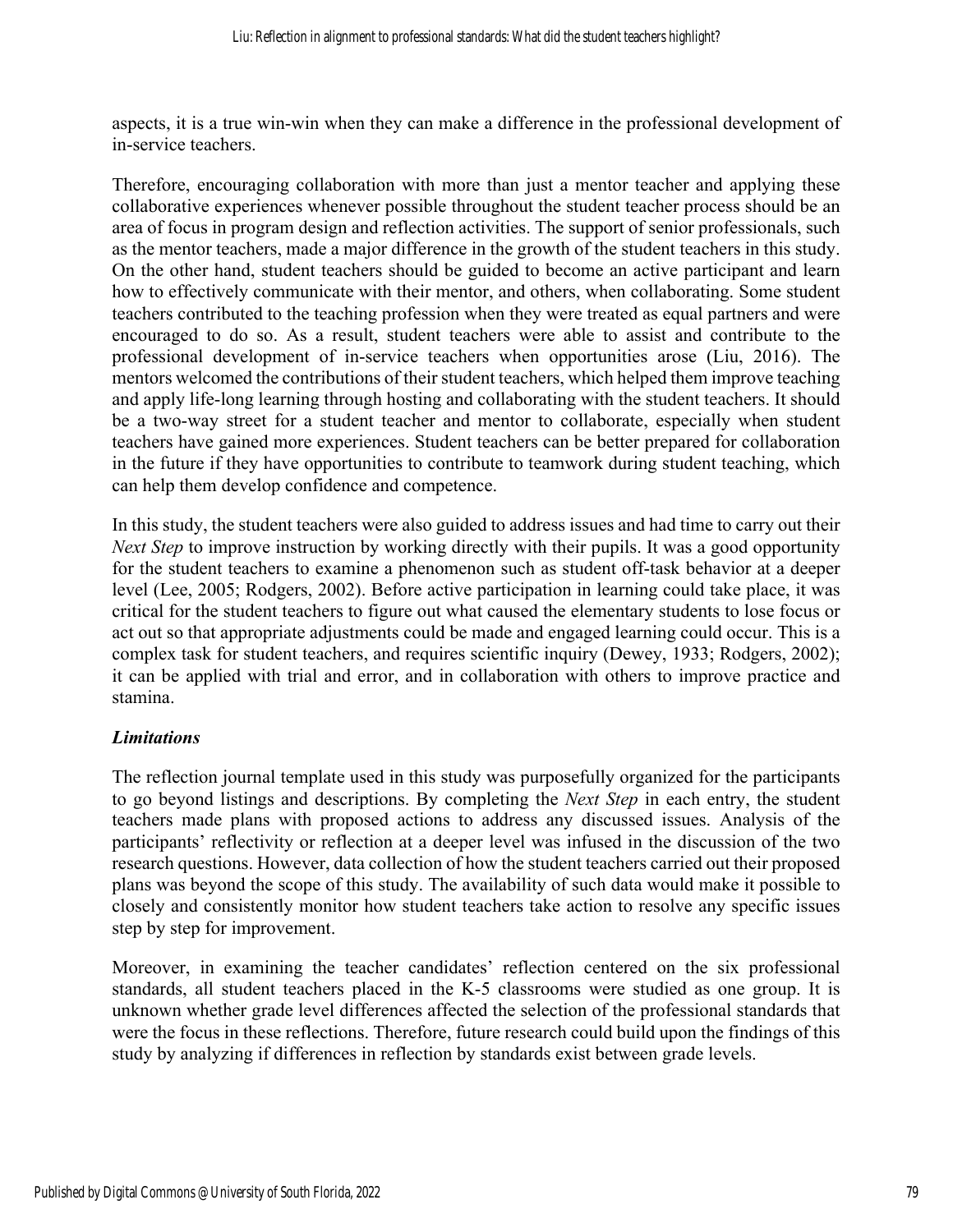#### **Conclusions**

Student teaching is a critical stage for pre-service teachers to gain independence through working with a mentor teacher and others in an authentic classroom and school context. To provide the best support to school children, student teachers must think critically about their practice as an individual and in interaction with others in a learning community, make decisions accordingly, and develop abilities to resolve issues. In the context, written reflection can be used as a meaningful vehicle in the learning process as well as a professional goal for student teachers to develop and demonstrate their growth. When reflection is purposefully aligned to the evaluation criteria of student teaching or professional standards, student teachers can remain focused and find connections between their learning and professional expectations.

Mentor teachers are uniquely positioned to help student teachers achieve success and transform into independent and reflective teachers. Their impact is critical not only because they share their classroom with a student teacher throughout a school day during an assignment, but also because they develop a professional relationship with their mentee. When student teachers are encouraged to take initiative and make sufficient use of their talents and strengths, they can be better prepared as student teachers and future teachers in professional dispositions, instruction, collaboration, and more. A mentor's modeling of open-mindedness, enthusiasm, problem-solving, readiness to implement improvements, teamwork, and leadership can have a significant impact on student teachers' development of confidence and professional identity. Student teachers are not to mimic their mentor, but rather find their own teaching style to function well as a new and independent teacher in the future, which is the essence of reflection. The ability to identify issues, make adaptations, and find productive resolutions is critical for student teachers to meet the needs of their future students. When possible, student teachers should be encouraged to contribute to inservice teacher professional development, within their power, through the application of equal partnership. Such experiences would help student teachers gain confidence and become better prepared for their future profession as educators.

#### **References**

- Atiles, J., & Pinholster, L. (2013). Student teaching: Reflections of a relentless journey. *Journal of Early Childhood Teacher Education, 34*(4), 308-319.
- Bracken, M., & Bryan, A. (2010). The reflective practitioner model as a means of evaluating development education practice: Post-primary teachers' self-reflection on "doing" development education. *Policies & Practice: A Development Education Review, 11*, 22-41.
- California Commission on Teacher Credentialing. (2009). *California standards for the teaching profession*. Commission on Teacher Credentialing. https://www.ctc.ca.gov/docs/default-source/educatorprep/standards/cstp-2009.pdf

Choy, S. C., Yim, J. S., & Tan, P. L. (2017). Reflective thinking among preservice teachers: A Malaysian perspective. *Issues in Educational Research, 27*(2), 234-251.

Clara, M. (2015). What is reflection? Looking for clarity in an ambiguous notion. *Journal of Teacher Education*, *66*(3) 261-271. http://dx.doi.org/10.1177/0022487114552028

Davis, E. A. (2006). Characterizing productive reflection among preservice elementary teachers: Seeing what matters. *Teaching and Teacher Education, 22*(3), 281–301.

Dewey, J. (1933). *How we think.* D.C. Heath & Company.

Dietz, C. M., & Davis, E. A. (2009). Preservice elementary teachers' reflection on narrative images of inquiry. *Journal of Science Teacher Education, 20*(3), 219-243.

Freese, A. R. (2006). Reframing one's teaching: Discovering our teacher selves through reflection and inquiry. *Teaching and Teacher Education, 22(1),* 100–119.